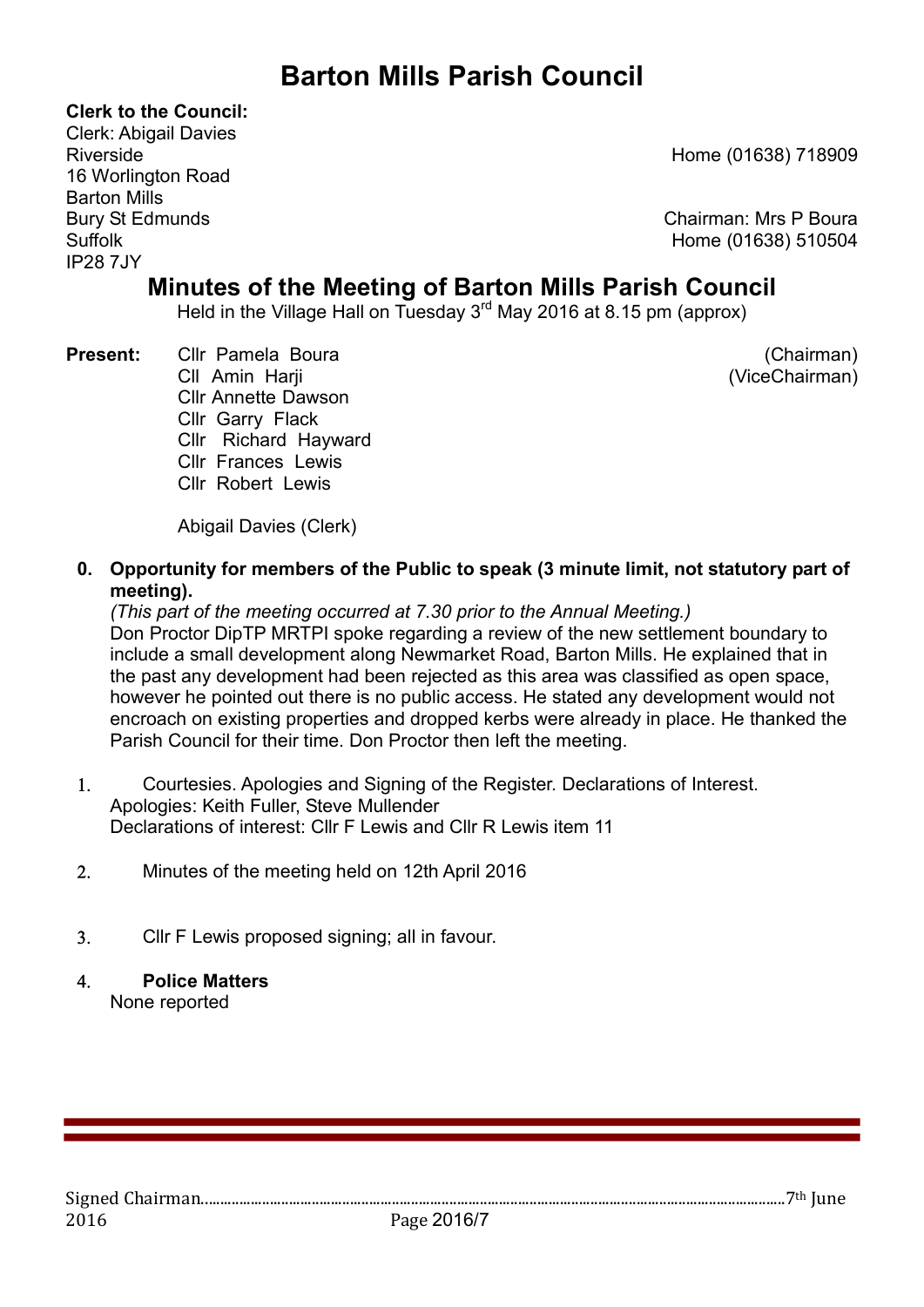#### $5<sub>1</sub>$

#### Rev. Sandie Barton informed the Parish Council about future plans for the Church Room.

She explained the 'temporary room' had been in situ for 30 years and is now at the end of its life. She stated the Church Room is a different type of facility from the Village Hall. There are 2 options being considered. Option 1 to build something on the same spot or option 2 is to purchase the vicarage from the Diocese. Fund raising for this purchase would need to be around £500,000. Fundraising would be via a combination of grants and local sponsorship.

She explained the Vicarage is part of the curtilage of the Church and could provide facilities of a wider benefit to the community –e.g. a community hub, office space for the church, manned areas, a shop. Rev. Barton would like to canvass the villagers as to what they would like. This feedback would then be used to consult with potential funders. Cllr Hayward queried the running cost of the Vicarage, Rev Barton hoped the rental income from the top floor being an apartment would cover the running costs. Cllr Boura highlighted Barton Mills is only 1 mile from Mildenhall where these facilities are already available. Rev. Barton stated that larger venues are available, but not smaller ones which it would be envisaged this project would provide..Cllr R Lewis queried timescales due to the planning lapse on the Church Room.

Rev. Barton thanked the Parish Council for their time and then left the meeting.

## Reports from District and County Councillors

No reports.

## Planning.

Note - ITALICS: Parish Council comments passed to Forest Heath DC. Bold: Forest Heath DC decision

## General and for consideration:

a. DC/13/0927/OUT Reserved Matters Application - Submission of details under outline planning permission - the means of access, appearance, landscaping, layout and scale for a residential development of 78 dwellings with associated garages, landscaping and ancillary works. Land South of Worlington Road Mildenhall Suffolk Parish Council noted Condition 25 – on the outline planning permission already granted.

Cllr Dawson stated the development had had only one objection in total. Overall it is agreed the proposed development is quite spacious.

Cllr Boura proposed "no objection" and this was agreed with 5 in favour and 2 abstentions.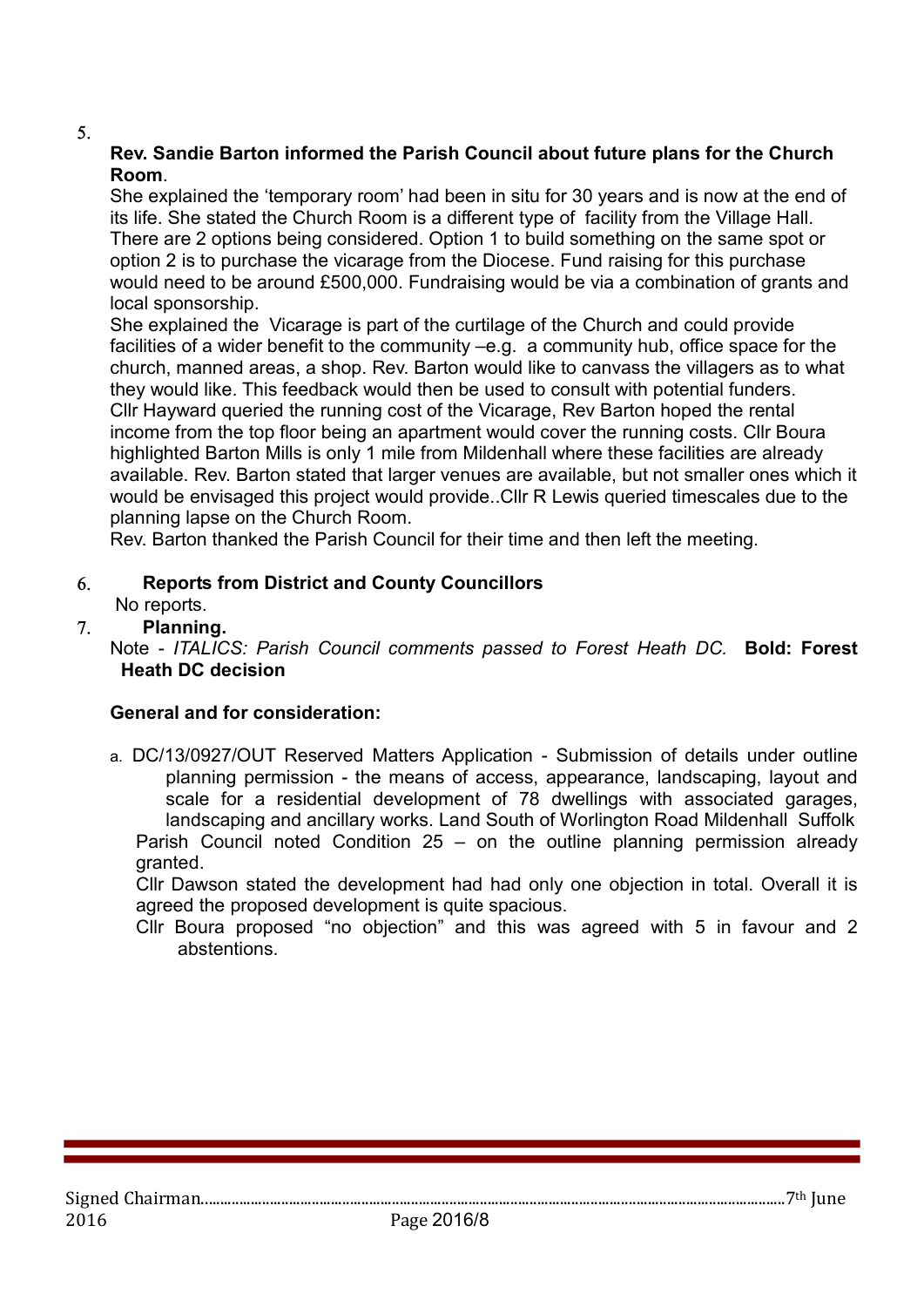The Parish Council to ask for consultation regarding the proposed traffic calming, the design of the gate feature which should include a Barton Mills sign, and that the crossing should be a "Pelican" type crossing. The clerk to also enquire about the possibility of S106 funding for improvements to the footpath to Mildenhall. Action proposed by Cllr Boura; agreed.

b. DC/16/0636/HH 27 The Street Barton Mills Suffolk IP28 6AA. Householder Planning Application - (i) first floor extension to create two storey dwelling (ii) single storey rear extension with attached garage to side. There have been no objections. Cllr Dawson proposed on objection; all in favour.

#### Awaiting Forest Heath decisions and pending appeals:

- c. DC/16/0242/FUL Belle Vue , Newmarket Road, Barton Mills, Suffolk, IP28 6BJ Planning Application - Single storey extensions to existing barn conversion (as approved under DC/15/1402/PMBPA) as amended by email, design and access statement revision A and drawing nos. TAB189-01 Rev B and 10 Rev A received on 22nd March 2016 removing annexe DC/16/0395/HH 26 Mildenhall Road, Barton Mills, Suffolk. IP28 6BD –a single storey extensions to side elevations and rear elevation (following demolition of existing garage and shed). No Objections Approved
- d. DC/16/0242/FUL 5 Grange Lane Barton Mills Suffolk IP28 6BA Single storey extensions to side and rear (following demolition of existing porch). No Objections Approved

#### Matters arising and pending

- a. Provision of a village notice board in the vicinity of Worlington Road awaiting feedback from FHDC.
- b. Footpath to Mildenhall. A meeting with Clare Dickson from Suffolk CC is being arranged to discuss costing and funding of the 2 options of hogging or a full boardwalk.
- c. The Queen's 90th birthday. Cllr F Lewis gave an update. The working group will meet again on  $11<sup>th</sup>$  May at 7.30 in the Church Room. Frances highlighted that we need help from volunteers. The PA needs a microphone- Cllr Hayward volunteered to assist in purchasing one.
- d. Picnic Area Update: Building materials will be purchased this week and the project is nearing completion.
- e. VAS (30mph flashing sign) Update: none reported.

Signed Chairman.........................................................................................................................................................7th June 2016 Page 2016/9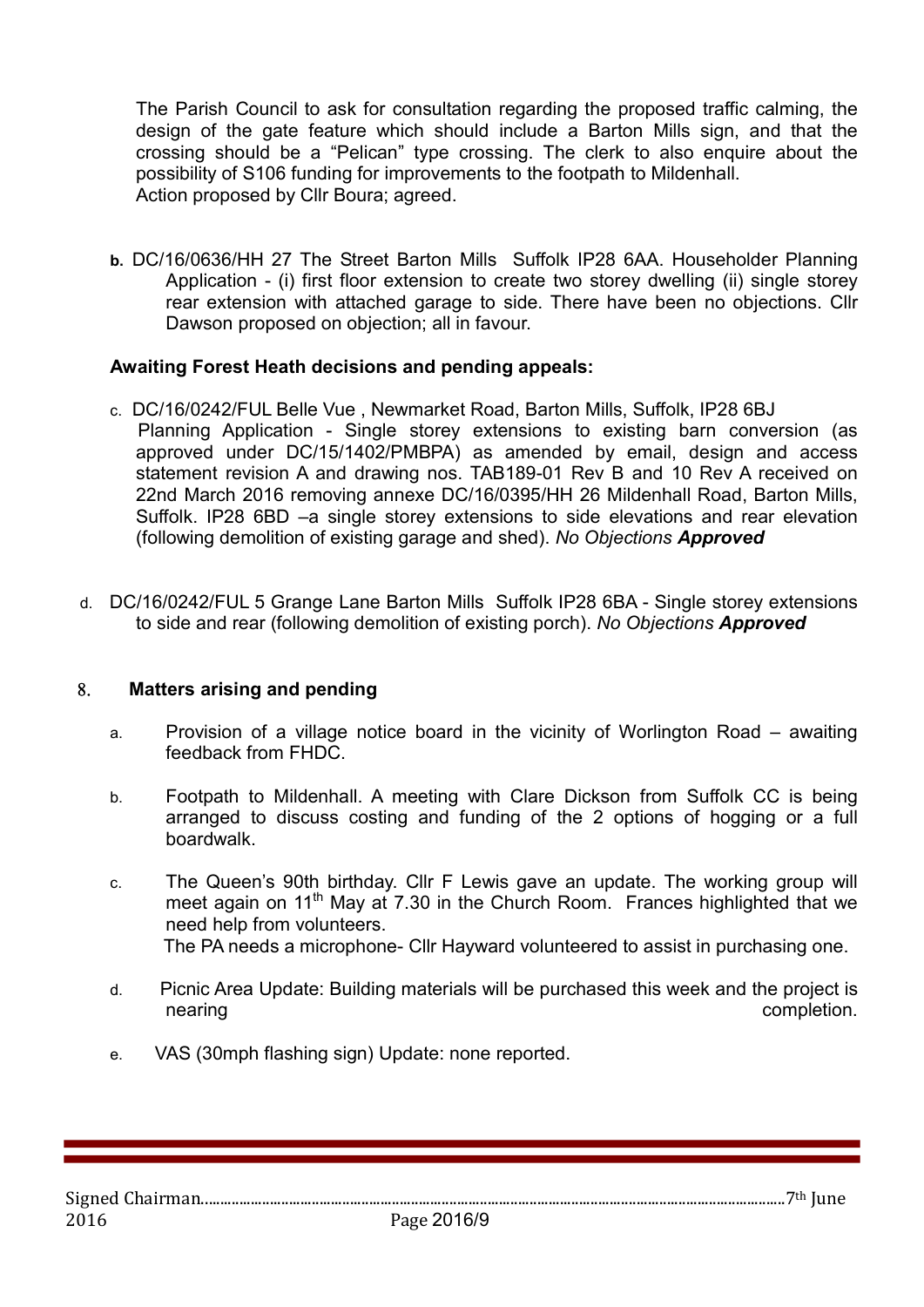- f. Defibrillator. Update: Cllr Boura and the clerk had a meeting on 3rd May withCommunity Heartbeat Trust. Cllr Boura highlighted the will be some additional costs to repair the phone box to a fit state to house the defibrillator. Cllr R Lewis proposed to approach Mr Waters to ask if he would provide full funding of the project it is fully. All in favour.
- g. Proposal for Multi-sport camp in the summer holidays Clerk reported no response from the camp following leaving a message for them.
- h. Blerch sporting foundation provides free sporting activities for ages 4-16, they may approach BMPC regarding use the playing fields sometime in the future.
- i. Matters arising from the Parish Meeting 20 April 2016 covered in point 7.f.

## 9. Minutes of Parish Meeting May 2015 Proposed Cllr Harji; all in favour.

Chairman's report for 2015/16 – see Appendix 1

#### 10. Finance

Income – precept was received from FHDC on 29 April 2016 for £9,960.00

#### **Payments**

a. See Appendix 2 Standard Payments: Cllr Harji proposed; all in favour Non standard payments Cllr Flack proposed; 4 in favour

#### Bank balance 29 April 2016 £32,240.65

Application to SALC Transparency Fund – deferred to next meeting

## 11. Consultation on Development and Settlement Boundaries FHDC Local Plan

Cllr Boura and Cllr Hayward will draft a response prior to the next meeting. This will cover pockets of land that may provide small areas of development and what the impact will be on traffic on Worlington Road from the expansion of western Mildenhall and the creation of the Mildenhall Hub.

## 12. Any Other Business

BMPC to ask the Village Hall Committee if wifi could be made available.

# Date of Next meeting: Tuesday 7<sup>th</sup> June 2016 at 7.30 pm in the Village Hall.

Signed Chairman.........................................................................................................................................................7th June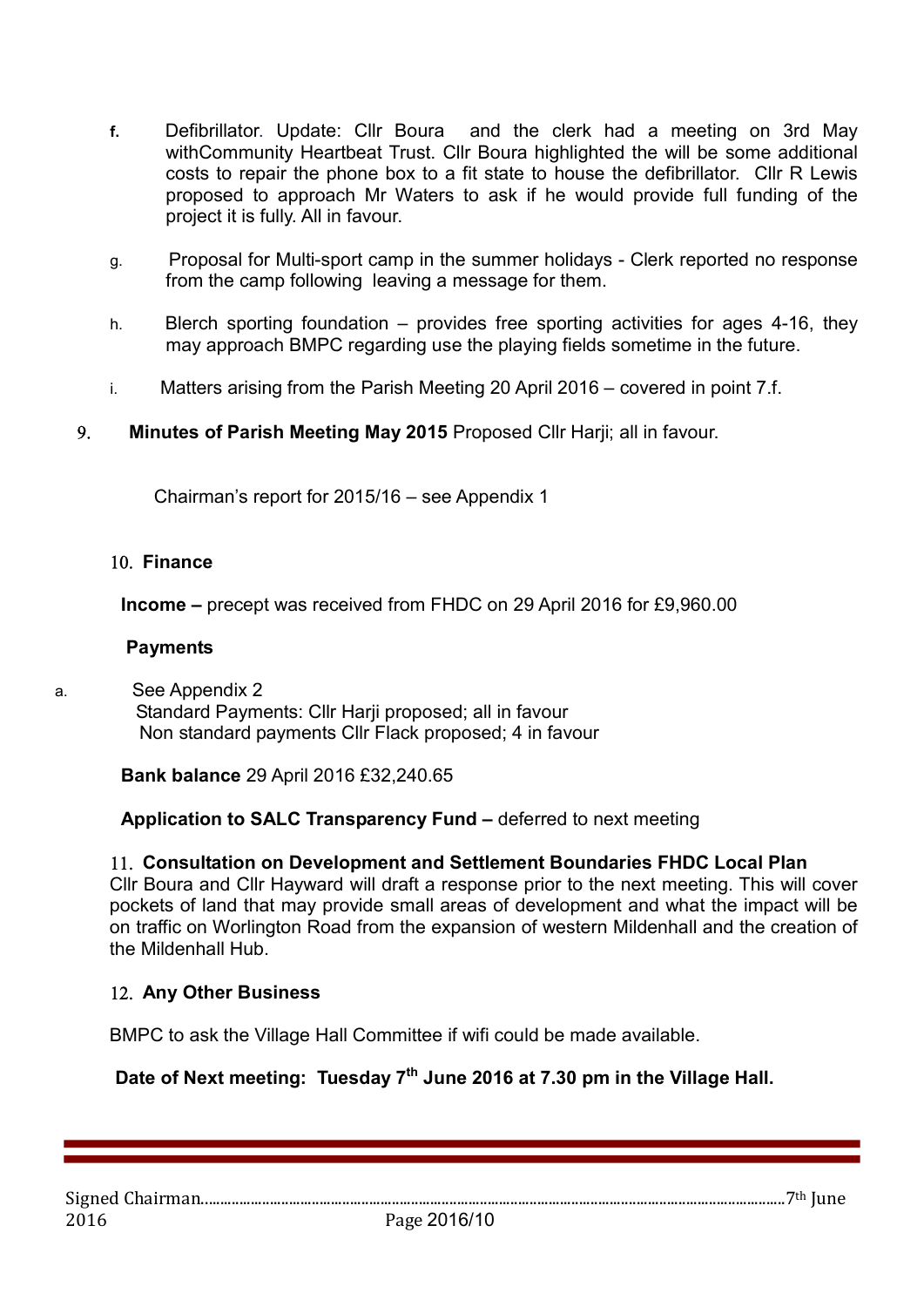## Appendix 1 Chairman's Report

### Annual Report of Barton Mills Parish Council April 2016

My first year as Chairman began after the elections in May last year which were uncontested as far as Barton Mills Parish Council was concerned with just seven people standing for the nine seats. Steve Mullender and Richard Hayward from Worlington Road were co-opted to fill the vacant places. Later Annette Dawson was also able to re-join the council when Kay Blanchard resigned. Our thanks are due to Kay for the contribution she made during her time in office.

Charlie Peachey decided not to stand for re-election after spending about 50 years as a Barton Mills Councillor and, in September, we marked his long service by planting an oak tree on the playing field.

Another addition to the playing field last summer was a new climbing frame aimed at the 3-7 age group. This was largely funded by a grant from Forest Heath District Council with additional contributions from the 100 Club and the Burrell Trust. This support was greatly appreciated by the parish councillors and, of course, by the many children who come to our field to play.

The 7 a-side goals, which have now been on our field for several years, remain popular with teenagers and the parish council was keen to repeat the children's football training sessions which were also held several years ago. Funding was arranged with the support of our District and County councillors through their locality budgets and sessions were held at February half term and in the Easter holiday, with further sessions to come.

Another project on the playing field has been to plant a "Bee World" of wildflowers on the edge of the field as part of a national project with seeds funded through Friends of the Earth. The work was carried out earlier this month by a small band of volunteers. Another working party tackled our litter black spots as part of the national "Spring Clean for the Queen" campaign. Our thanks to all those who have helped with these projects.

To celebrate the Queen's  $90<sup>th</sup>$  birthday, there will be a cream tea in the Village Hall in May organised by the Coffee Caravan project and we are planning a Sunday afternoon of activities on the field in June. A new picnic area, adjacent to the play area, will be our legacy project to mark this unique occasion.

Other projects in the pipeline include a noticeboard to serve the Worlington Road area. We are investigating a new phase of affordable housing and we are also looking for funding to upgrade the surface on the footpath to Mildenhall. The A11 and street lighting are perenial issues.

The parish council is a strong team and for 12 years it has been ably assisted by the work of James Bercovici as our clerk. He has now retired from this position and we have greatly appreciated the contribution that he has made. We also welcome our new clerk, Abi Davies, who will ably carry this on.

Thank you to all the parish councillors, to our district and county councillors for their support, to our families and to all who contribute in any way to making Barton Mills the active and successful community that it is.

Signed Chairman.........................................................................................................................................................7th June 2016 Page 2016/11 Pamela Boura Chairman